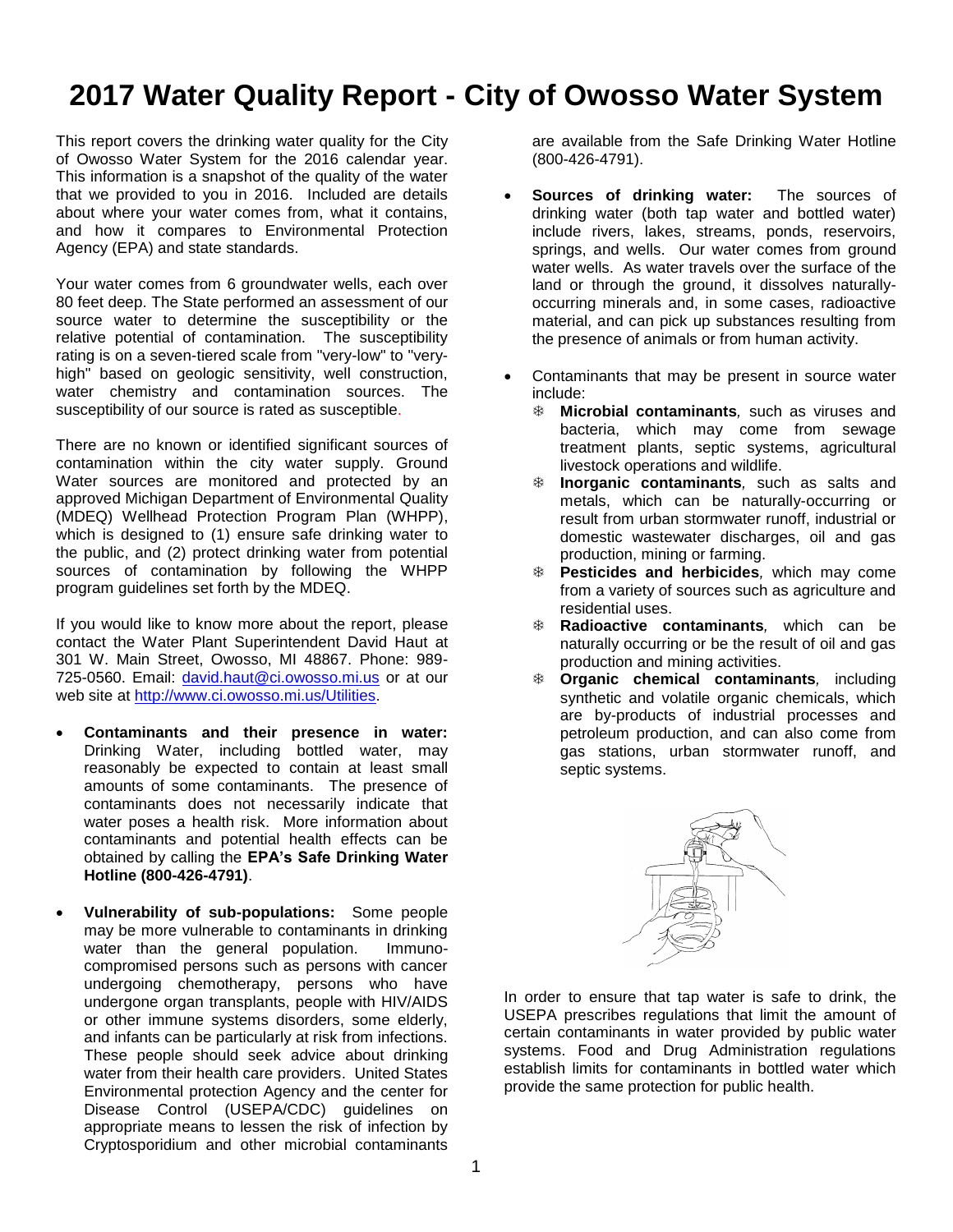## Water Quality Data

The table below lists all the drinking water contaminants that the city detected during the 2016 calendar year. The presence of these contaminants in the water does not necessarily indicate that the water poses a health risk. Unless otherwise noted, the data presented in this table is from testing conducted during January 1 – December 31, 2016. The State of Michigan allows the monitoring of certain contaminants less than once per year because the concentrations of these contaminants are not expected to vary significantly from year to year. The data delineated below is representative of the water quality testing performed during 2016, with some data being more than one year old as approved by the MDEQ.

## **Terms and abbreviations used below:**

- Maximum Contaminant Level Goal (MCLG): The level of a contaminant in drinking water below which there is no known or expected risk to health. MCLGs allow for a margin of safety.
- Maximum Contaminant Level (MCL): The highest level of a contaminant that is allowed in drinking water. MCLs are set as close to the MCLGs as feasible using the best available treatment technology.
- Maximum Residual Disinfectant Level (MRDL): The highest level of a disinfectant allowed in drinking water. There is convincing evidence that addition of a disinfectant is necessary for control of microbial contaminants.
- Maximum Residual Disinfectant Level Goal (MRDLG): The level of a drinking water disinfectant which there is no known or expected risk to health. MRDLGs do not reflect the benefits of the use of disinfectants to control microbial contaminants.
- N/A: Not applicable. ND: Not detectable at testing limit. ppb: Defined as parts per billion or micrograms per liter. ppm: Defined as parts per million or milligrams per liter. pCi/l: Defined as picocuries per liter (a measure of radioactivity).
- Action Level (AL): The concentration of a contaminant which, if exceeded, triggers treatment or other requirements that a water system must follow.

| <b>Regulated</b><br>Contaminant                 | <b>MCL</b>      | <b>MCLG</b>  | Level<br><b>Detected</b>           | Range                 | <b>Year Sampled</b> | <b>Violation</b><br>Yes / No                                    | <b>Typical Source of Contaminant</b>                                              |
|-------------------------------------------------|-----------------|--------------|------------------------------------|-----------------------|---------------------|-----------------------------------------------------------------|-----------------------------------------------------------------------------------|
| Chromium<br>(ppb)                               | 100             | 100          | 0.62                               | 0.48 to 0.62          | 2014                | <b>No</b>                                                       | Discharge from steel and pulp mills;<br>Erosion of natural deposits               |
| Fluoride<br>(ppm)                               | 4               | 4            | 0.40                               | 0.37 to 0.40          | 8/2016              | <b>No</b>                                                       | Erosion of natural deposits. Discharge<br>from fertilizer and aluminum factories. |
| <b>TTHM - Total</b><br>Trihalomethanes<br>(ppb) | 80              | N/A          | 56.5                               | 48.9 to 56.5          | 8/2016              | <b>No</b>                                                       | Byproduct of drinking water disinfection                                          |
| <b>HAA5 Haloacetic</b><br>Acids (ppb)           | 60              | N/A          | 5                                  | $2.0 \text{ to } 5.0$ | 8/2016              | <b>No</b>                                                       | Byproduct of drinking water disinfection                                          |
| Chlorine*<br>(ppm)                              | <b>MRDL</b>     | <b>MRDLG</b> | 0.29                               | $0.26$ to $0.29$      | 2016                | <b>No</b>                                                       | Water additive used to control microbes                                           |
|                                                 | 4               | 4            |                                    |                       |                     |                                                                 |                                                                                   |
| <b>Radioactive</b><br>Contaminant               | <b>MCL</b>      | <b>MCLG</b>  | Level<br><b>Detected</b>           | Range                 | <b>Year Sampled</b> | <b>Violation</b><br>Yes / No                                    | <b>Typical Source of Contaminant</b>                                              |
| Alpha emitters<br>(pCi/L)                       | 15              | $\Omega$     | 1.5                                | N/A                   | 2014                | <b>No</b>                                                       | Erosion of natural deposits                                                       |
| <b>Combined Radium</b><br>pCi/L (T)             | 5               | $\Omega$     | 0.4                                | N/A                   | 8/2016              | <b>No</b>                                                       | Erosion of natural deposits                                                       |
| Contaminant<br><b>Subject to AL</b>             | Action<br>Level | <b>MCLG</b>  | 90% of Samples<br>$\le$ This Level |                       | <b>Year Sampled</b> | <b>Number</b><br><b>of</b><br><b>Samples</b><br><b>Above AL</b> | <b>Typical Source of Contaminant</b>                                              |
| Lead (ppb) **                                   | 15              | $\Omega$     | 11                                 |                       | 2014                | 2                                                               | Corrosion of household plumbing<br>systems; Erosion of natural deposits           |

| <b>Special Monitoring and</b><br><b>Unregulated Contaminant ***</b> | Average<br>Level<br><b>Detected</b> | Range      | <b>Year Sampled</b> | <b>Comments</b>                                                  |
|---------------------------------------------------------------------|-------------------------------------|------------|---------------------|------------------------------------------------------------------|
| Sodium (ppm)                                                        | 34                                  | 29 to 38   | 2016                | Typical source is erosion of natural deposits                    |
| Chloride (ppm)                                                      | 72                                  | 60 to 84   | 2016                | Naturally occurring or indicative of road salt<br>contamination. |
| Sulfate (ppm)                                                       | 113                                 | 106 to 120 | 2016                | Naturally occurring.                                             |